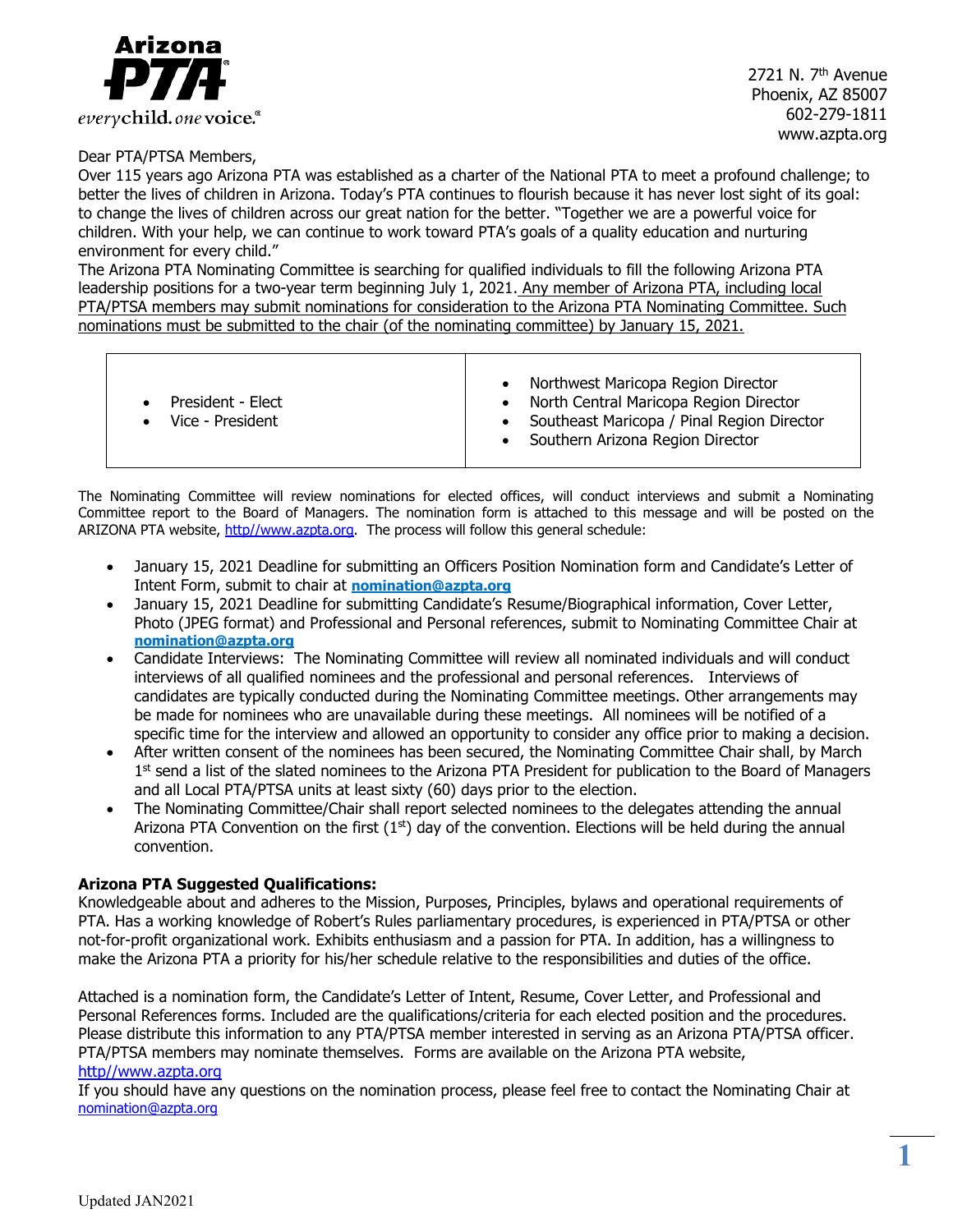

# **The following Arizona PTA positions are up for election:**

Officers from Group 1, elected in odd numbered years, for a term of two (2) years.

- President Elect
- Vice President

Region Directors from Group 1, elected in odd numbered years, for a term of two (2) years. All terms begin on July 1, 2021.

- Northwest Maricopa Region Director
- North Central Maricopa Region Director
- Southeast Maricopa / Pinal Region Director
- Southern Region Director

Included in the documents are the forms needed to complete your nomination for submission to the Arizona PTA Nominating Committee for their consideration. This information allows you to make nominations for the above positions and to be eligible for consideration by the Nominating Committee. **Deadline** for: **Nomination Forms and Candidate's Letter of Intent is January 15, 2021. Submit via email to: nomination@azpta.org**

**Deadline** for**:** Candidate's Resume/Cover Letter, Professional and Personal references and photo (JPEG format) **is Friday, January 15, 2021. Submit via email to: nomination@azpta.org**

Documents and information included in the call for nominations are the following:

- 1. Procedures, qualifications/criteria, duties of each officer as stated in the Arizona PTA Bylaws; and
- 2. Nomination form; and
- 3. Candidate's letter of intent form; and
- 4. Candidate's resume information; and
- 5. Cover letter and photo; and
- 6. Professional and personal references form; and
- 7. Checklist of required documents.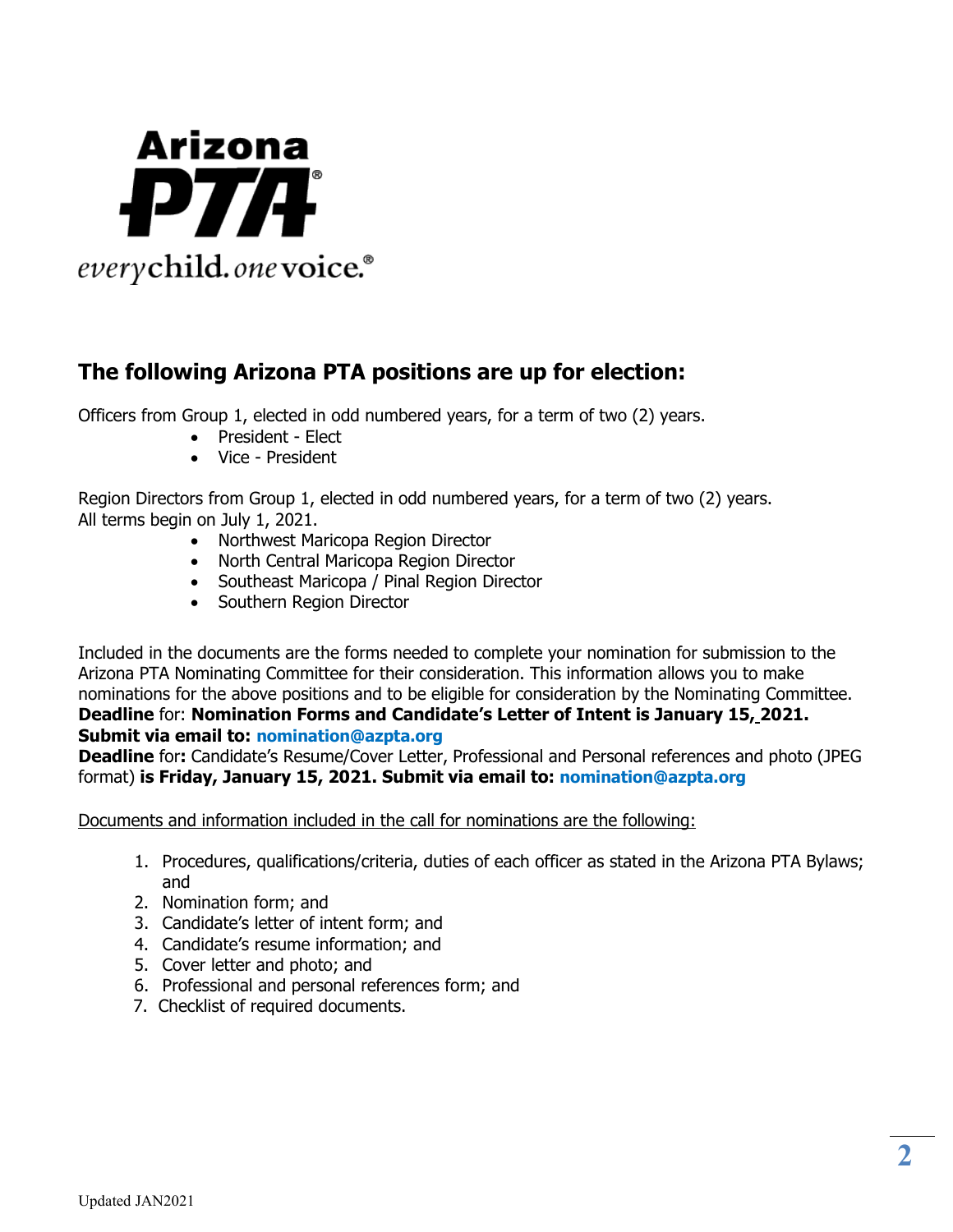

# **Procedures, Qualifications and Criteria**

# **Qualifications/Criteria:**

The eligibility requirements for candidates to the offices listed below are found in the **Arizona PTA Bylaws Article VIII. Arizona PTA Officers and Their Election, Section 2. Subsection A. through D., and Section 3**

**President-Elect:** "To be eligible for nomination to the office of President or President-Elect, a person must have experience serving as an officer for at least one (1) year on a local PTA/PTSA unit or council land at least two (2) years of Arizona PTA Board of Managers and Executive Committee experience and is a member in Good Standing upon assuming office July  $1<sup>st</sup>$ ."

**Vice-President:** To be eligible for nomination to the office of Vice-President, a person must have experience serving as an officer for at least one (1) year on a local PTA/PTSA unit or council land at least two (2) years of Arizona PTA Board of Managers and Executive Committee experience and is a member in Good Standing upon assuming office July  $1<sup>st</sup>$ .

**Region Director(s**): The Region Directors are exempt from the requirement of the Arizona PTA Board of Managers experience. However, to be eligible for nomination as Region Director, a person must have a background of at least two (2) years accumulated PTA/PTSA experience.

**Note: A region director's nomination must be signed by a person within their region.** 

# **Additional criteria for all elected positions:**

Each officer must reside in Arizona be a paid member of a local PTA/PTSA unit within the area of the Arizona PTA.

**Note:** Regarding experience serving in a local PTA/PTSA, PTA/PTSA council, region or Arizona PTA – A year shall be defined as twelve (12) months of service from the date of assuming office July 1 (annually).

# **Nominations from the Floor:**

In the event that a candidate would like to be nominated from the floor at the Arizona PTA annual convention, **the nominee must meet all the qualifying criteria**. Any member planning to run from the floor for an office must give notice and their consent to the Arizona PTA President **not less than twenty-one (21) days prior to General Meeting one (1) of the annual Arizona PTA convention.** The Arizona PTA President will inform the nominating committee chair who then shall verify the candidate's credentials.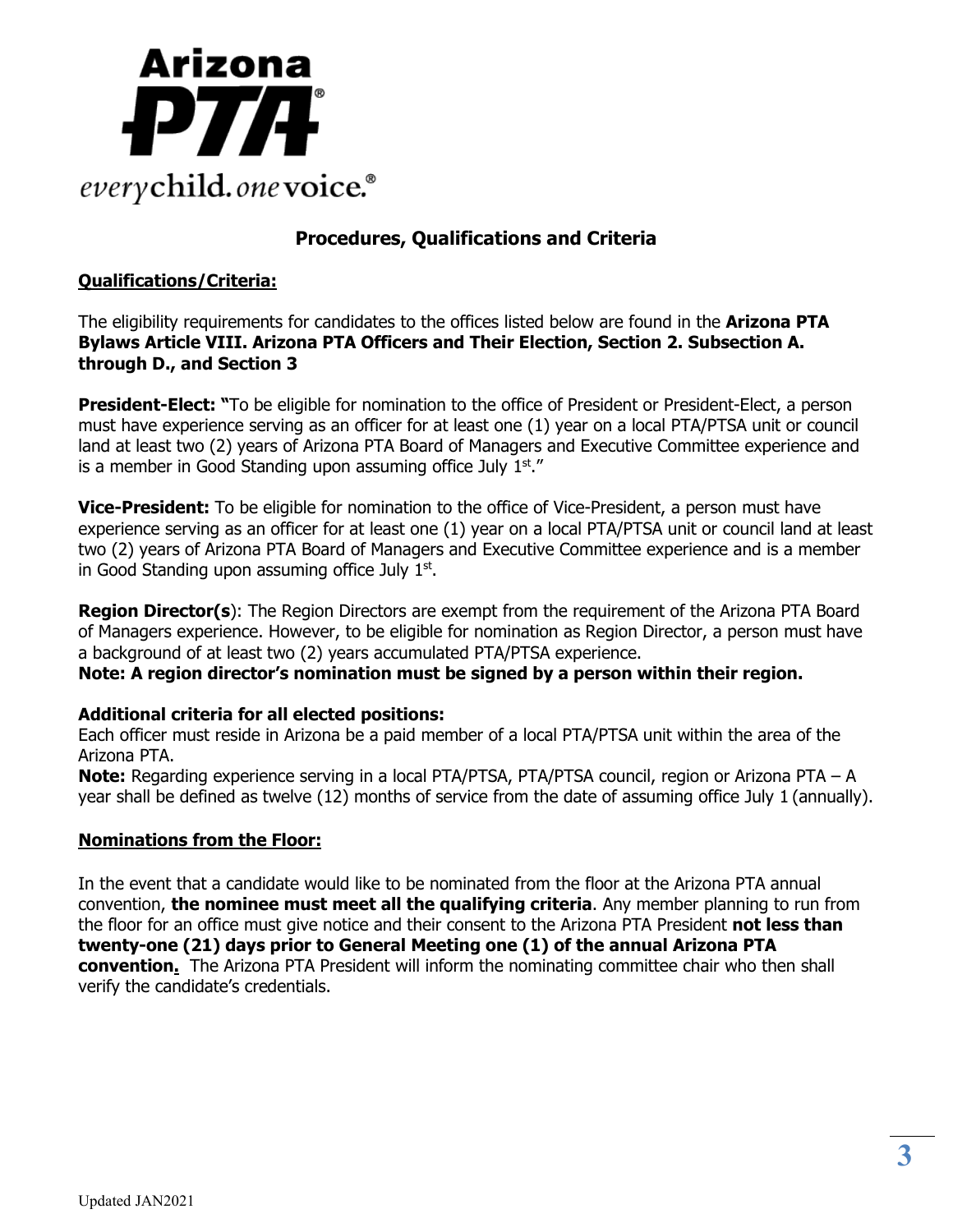

# **Procedures:**

All candidates must adhere to the following procedures to be eligible for consideration by the nominating committee.

- 1. The Nomination form Deadline January 15 ,2021 see page six (6); and
- 2. The Candidate's signed Intent form Deadline January 15, 2021, this must be signed by candidate, see page seven (7); and
- 3. Your Resume/ Biographic information- Deadline January 15, 2021, details of what should be included are on page eight (8); and
- 4. Your Cover Letter Deadline January 15, 2021, one 8 ½" by 11" page, with no smaller than 12 point font with a limit of two hundred and fifty (250) words, see page eight (8); and
- 5. Professional and personal references Deadline January 15, 2021, see page nine (9); and
- 6. Your Photo (JPEG format)
- Note: If selected by the Nominating Committee to be a slated candidate, information from your biography/qualifications will be published in the pre-convention Arizona PTA publication to inform members about your candidacy. Your biography/qualifications, information and the photo you supply will be published in the Arizona PTA convention program given to delegates during their registration.

# **Duties of Officers**:

The positions of President-Elect, Vice-President and Region Director(s) may be found in Article IX. Duties of Officers, Sections 2, Section 3, and Section 5.

### **The President-Elect shall:**

- Act as an aide to the President and perform other duties as may be assigned by the President; and
- Serve as a member of the Executive Committee and the Board of Managers; and
- Serve as a member of the Office Management Team; and
- Shall be a member ex-officio of all committees that are not otherwise designated to be chaired by other officers; and
- Perform the duties of the office of President in the President's absence or when the President is unable to perform his/her duties; and
- Perform other duties as may be assigned by the Board of Managers and/or the Executive Committee.

### **The Vice-President shall:**

- Act as an aide to the President and perform other duties as may be assigned by the President; and
- Serve as a member of the Executive Committee, the Board of Managers and the Office Management Team; and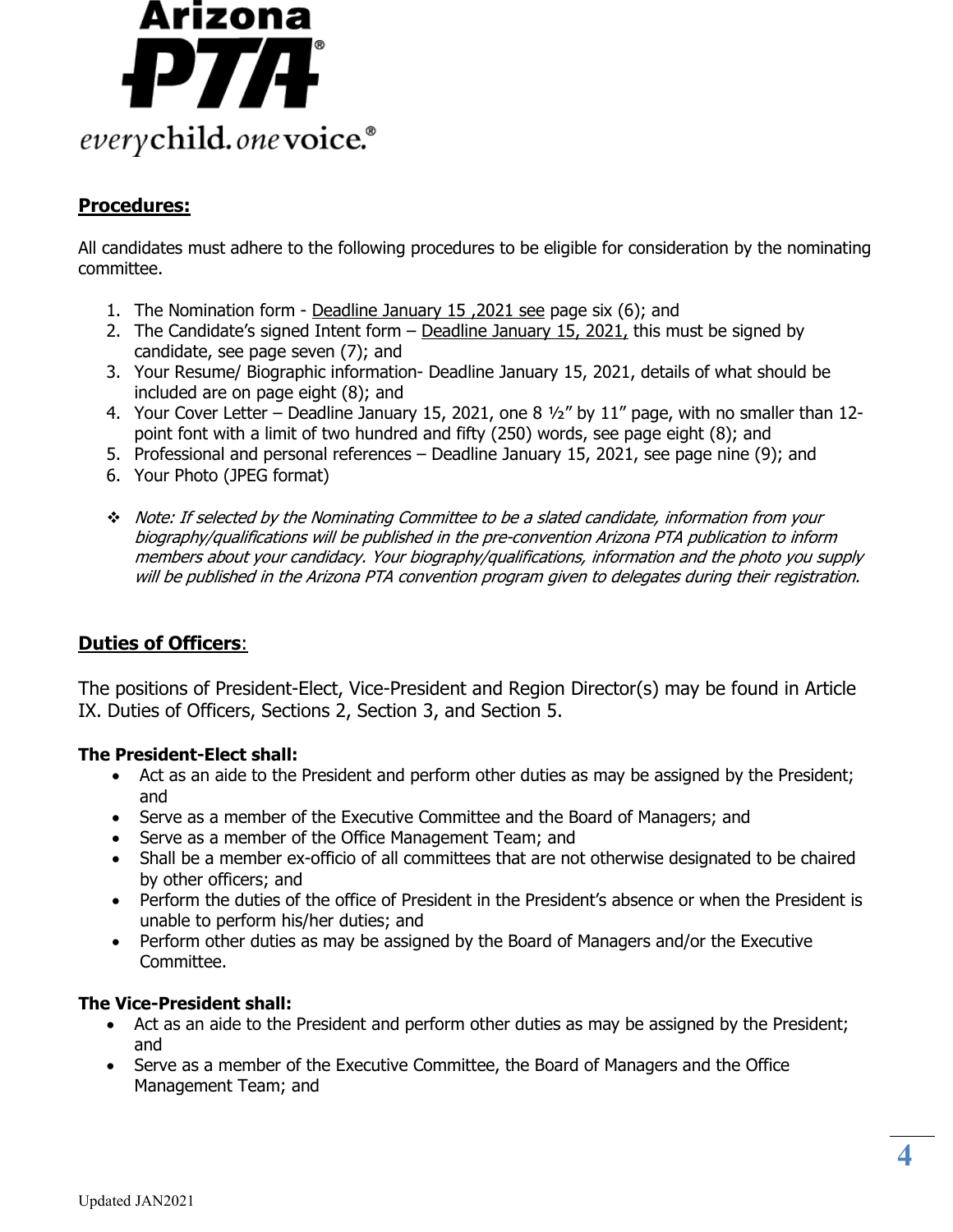

# **The Vice-President** – continued:

- Shall be an ex-officio member of the committees designated in this section and all meetings for Region Directors and of PTA Councils presidents; and
- Provide support, guidance, training, and oversight for PTA 501 (c)(3) tax-exempt nonprofit policies, procedures and the maintenance of the "Standards of Affiliation" (SOA) for local PTA/PTSA units, for Region Directors, and Field Service Chair and Field Service Committee, and PTA/PTSA Council Presidents and Councils.
- Provide support, guidance and oversight for the following committees: Bylaws, Field Service Committee, State and Local Unit Relations and as may be assigned to aid the President, the Board of Managers or the Executive Committee; and
- Perform other duties as may be assigned by the Board of Managers and/or the Executive Committee.

# **The Region Directors shall:**

- Serve as a member of the Board of Managers; and
- Serve as the Arizona PTA representative and liaison for a respective geographical region; and
- Provide support, guidance, mentorship, and oversight for PTA 501 (c)(3) tax-exempt nonprofit policies, procedures, and the maintenance and compliance with the "Standards of Affiliation" (SOA) for Local PTA/PTSA units, and shall organize/charter new local PTA/PTSA units and Council PTA/PTSAS; and
- Perform other duties as may be assigned by the President, the Executive Committee and/or the Board of Managers.

# **Additional duties for all Officers:**

The officer positions of President-Elect, Vice-President and Region Director are members of the Arizona PTA Board of Managers and as such shall attend the meetings called for the Board of Managers President-Elect and Vice President members of the Arizona PTA Executive Committee and as such shall attend the meetings called for the Executive Committee. Region Directors may be elected to the Executive Committee and if elected shall attend the meetings called for the Executive Committee. In addition, the President-Elect and the Vice-President are members of the Arizona PTA Office Management Team and shall attend meetings called for the Office Management Team.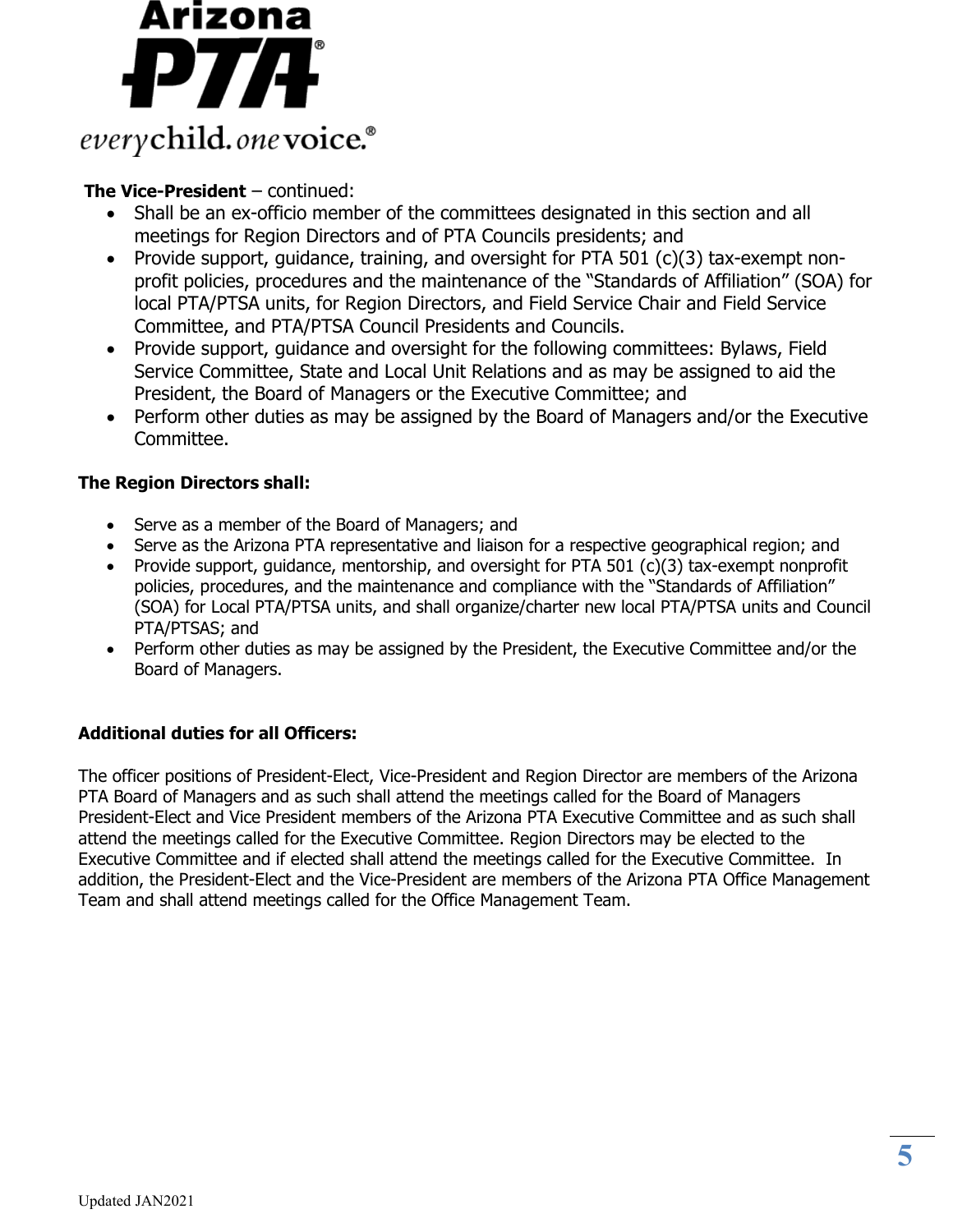

The Nomination Form and Candidate's Letter of Intent form must be submitted to the Nominating Committee **NO LATER THAN January 15, 2021.** Note: Candidates for Region Director(s) may only be nominated by a person from within their own PTA/PTSA region.

## **Please Submit VIA Email: [nomination@azpta.org](mailto:nomination@azpta.org)**

### **ONLY One (1) Nominee Per Form**

|                                                                | for the position of |
|----------------------------------------------------------------|---------------------|
| (Candidate's Printed Legal Name)                               |                     |
| President-Elect                                                |                     |
| Vice-President                                                 |                     |
| North Central Maricopa Region Director                         |                     |
| Northwest Maricopa Region Director                             |                     |
| Southeast Maricopa/ Pinal Region Director                      |                     |
| Southern Arizona Region Director                               |                     |
| Name of PTA/PTSA member submitting candidate                   |                     |
| Name of Local/PTSA unit of the member submitting the candidate |                     |

 $\_$ 

\_\_\_\_\_\_\_\_\_\_\_\_\_\_\_\_\_\_\_\_\_\_\_\_\_\_\_\_\_\_\_\_\_\_\_\_\_\_\_\_\_\_\_\_\_\_\_\_\_\_\_\_\_\_\_\_\_\_\_\_\_\_\_\_\_\_\_\_\_\_\_\_\_\_\_\_\_  $\mathcal{L}_\text{max}$  , and the contract of the contract of the contract of the contract of the contract of the contract of the contract of the contract of the contract of the contract of the contract of the contract of the contr  $\mathcal{L}_\text{max}$  , and the contract of the contract of the contract of the contract of the contract of the contract of the contract of the contract of the contract of the contract of the contract of the contract of the contr

Qualifications of candidate

(Date) **Example 2** (Signature of PTA/PTSA member making nomination)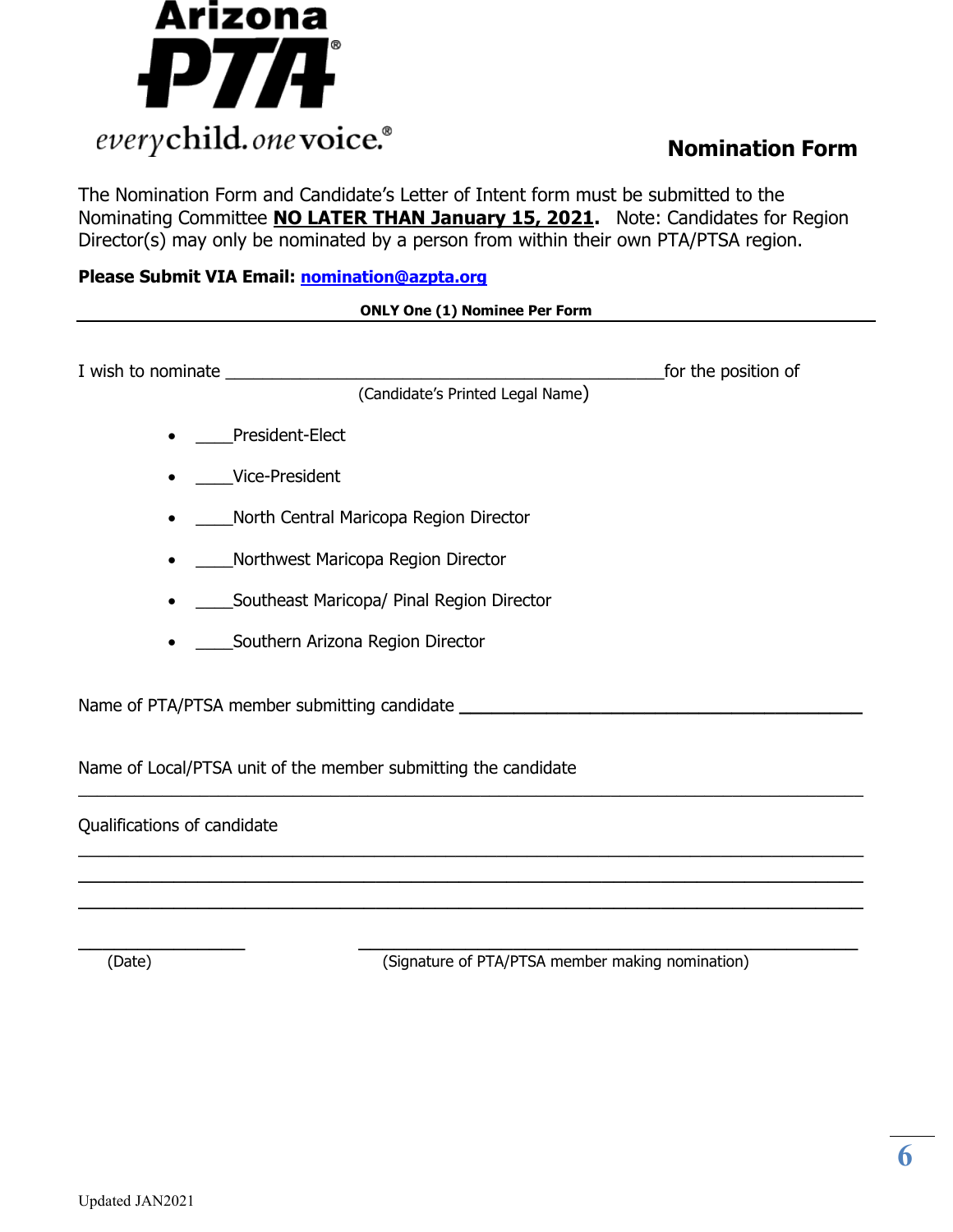

# **Please Submit VIA EMAIL TO: [nomination@azpta.org](mailto:nomination@azpta.org)**

# **NO LATER THAN JANUARY 15, 2021**

# **RETURN with Nomination Form and signed Candidate's Letter of Intent Form**

| (print officer/region position)                             | with the Arizona PTA, and he/she will accept the nomination for __________________________________ if selected to run                                                                                |                                  |  |  |
|-------------------------------------------------------------|------------------------------------------------------------------------------------------------------------------------------------------------------------------------------------------------------|----------------------------------|--|--|
| for that office with Arizona PTA and will serve if elected. |                                                                                                                                                                                                      |                                  |  |  |
|                                                             |                                                                                                                                                                                                      | PTA/PTSA                         |  |  |
| My PTA/PTSA region is                                       | (Arizona PTA Regions: Northwest Maricopa, North Central Maricopa, Northeast Maricopa/Gila, Southeast<br>Maricopa/Pinal, Southwest Maricopa, Southern Arizona, Northern Arizona and Western Arizona.) |                                  |  |  |
|                                                             |                                                                                                                                                                                                      |                                  |  |  |
|                                                             |                                                                                                                                                                                                      |                                  |  |  |
|                                                             |                                                                                                                                                                                                      |                                  |  |  |
|                                                             |                                                                                                                                                                                                      |                                  |  |  |
|                                                             |                                                                                                                                                                                                      |                                  |  |  |
|                                                             |                                                                                                                                                                                                      |                                  |  |  |
|                                                             |                                                                                                                                                                                                      |                                  |  |  |
| (Date)                                                      |                                                                                                                                                                                                      | (Written Signature of Candidate) |  |  |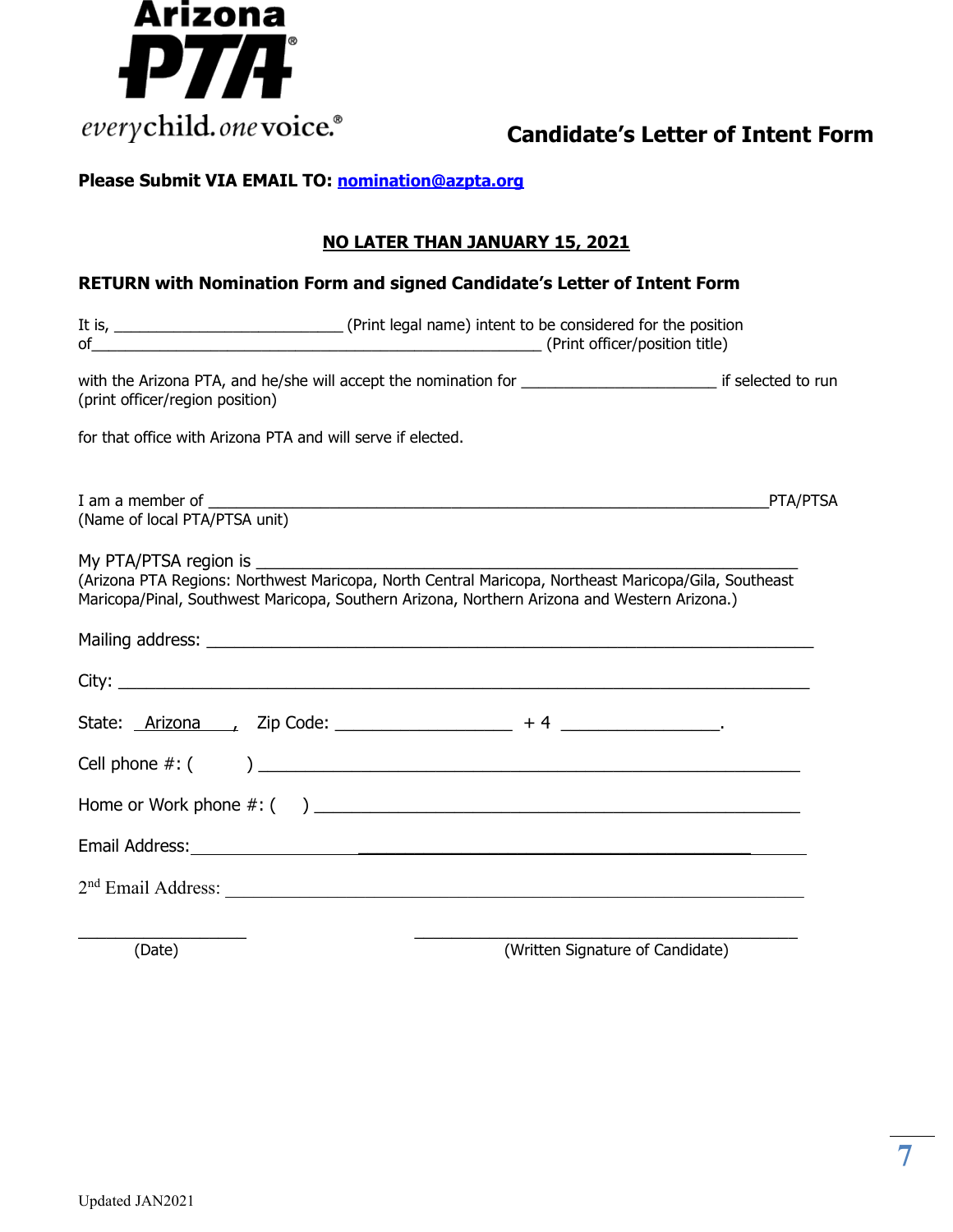

# **Candidate's Resume and Cover Letter Information**

# **Please Submit VIA EMAIL To: [nomination@azpta.org](mailto:nomination@azpta.org) NO LATER THAN JANUARY 15, 2021**

# **Return with Cover Letter, professional and personal references, and photo** (JPEG format).

Dear Candidate:

The Nominating Committee is pleased to have you run for an Arizona PTA office. The Nominating Committee will be using the information from your resume, professional and personal references, and cover letter to help select the candidates for the slate of officers.

If selected by the Nominating Committee to be placed on the nominated SLATE at the Arizona PTA convention, your qualifications and brief resume will be published in an Arizona PTA pre-convention publication to inform members about your candidacy. Your qualifications, brief biographical information and the photo you supply will be published in the Arizona PTA convention program given to delegates during their registration.

Resumes will be edited for uniformity and to meet space requirements in the Arizona PTA pre-convention publication and the Arizona PTA convention program.

Please submit your biographical information/resume on an additional 8  $\frac{1}{2}$  x 11" paper no smaller than 12 point font size and limit resume to 500 words or less.

Your resume should contain:

- 1. Your legal name, address, email addresses, and contact phone number(s); and
- 2. Personal and professional information, including skills and attributes useful to the office your seeking; and
- 3. List your current and past PTA/PTSA experience. Please include the level(s) of your PTA/PTSA service (i.e. local PTA/PTSA unit, PTA/PTSA council, PTA region, Arizona PTA and the corresponding dates of service; and
- 4. Community involvement current and previous, including dates of service.

Please submit your cover letter on an additional  $8\frac{1}{2}$ " x 11" paper no smaller than 12 point font and limit letter to 250 words or less.

Your cover letter should be written to include:

- What values, skills, attributes and talents you would bring to Arizona PTA as a member of the Board of Managers
- What you can do if you serve in the officer's position you are seeking.
- Give brief description of any special program or project in which you played a key role.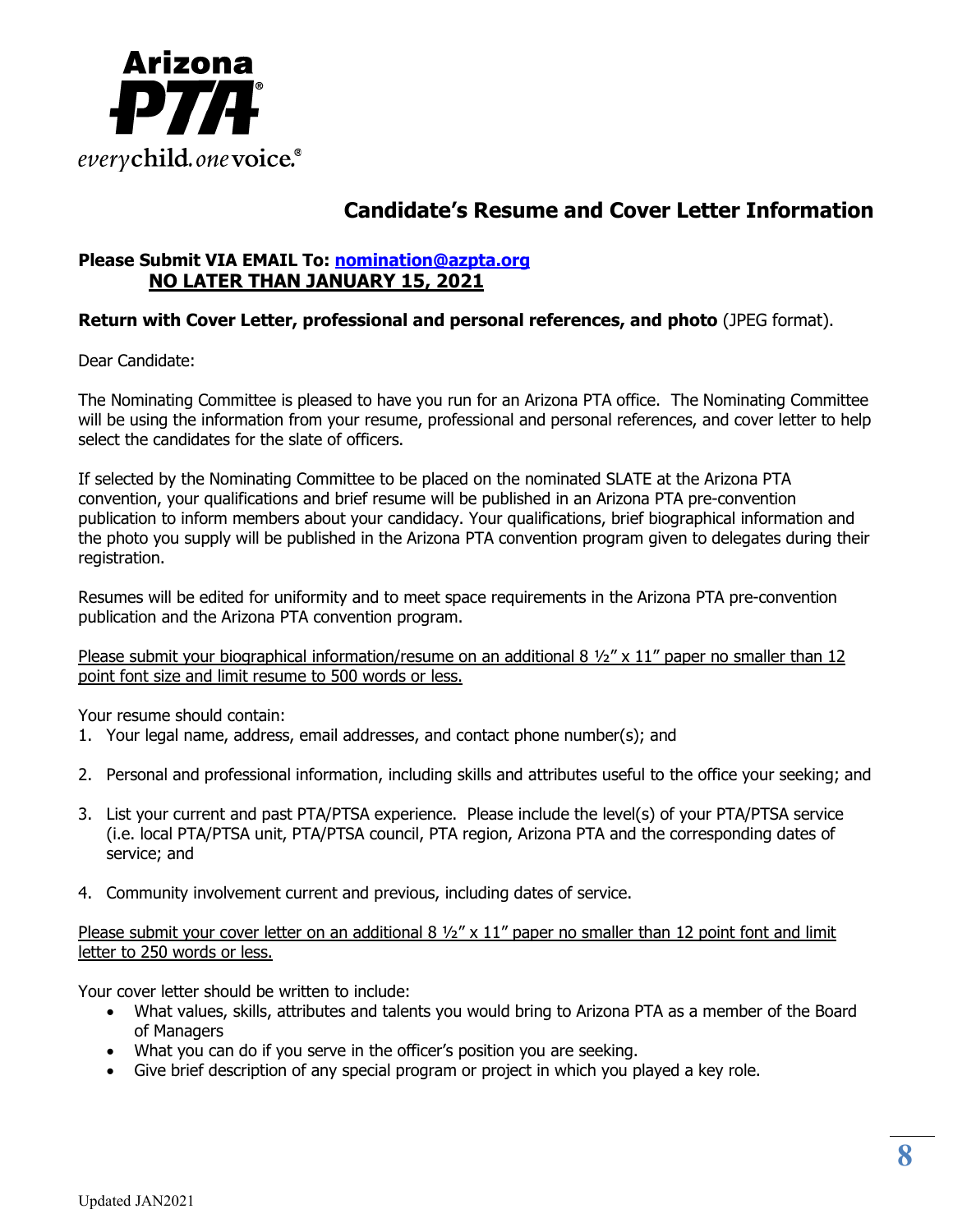

Please give three (3) references that may be contacted by members of the Arizona PTA Nominating Committee regarding your qualifications, knowledge, talents and attributes, as well as your capacity to serve in the officer position for which you have applied to be considered. **Do not list only personal references.**

To help the Nominating Committee with contacting your professional and personal references, please include both email addresses and preferred phone numbers. Please indicate the best days or times for the committee to make contact. References may or may not be contacted in person.

# **Print or Type Information**

| Name: (please print full name & any title) |                                                                                                                                                                                                                                |  |
|--------------------------------------------|--------------------------------------------------------------------------------------------------------------------------------------------------------------------------------------------------------------------------------|--|
|                                            |                                                                                                                                                                                                                                |  |
|                                            |                                                                                                                                                                                                                                |  |
|                                            |                                                                                                                                                                                                                                |  |
|                                            |                                                                                                                                                                                                                                |  |
|                                            |                                                                                                                                                                                                                                |  |
| Name: (please print full name & any title  |                                                                                                                                                                                                                                |  |
|                                            |                                                                                                                                                                                                                                |  |
|                                            |                                                                                                                                                                                                                                |  |
|                                            |                                                                                                                                                                                                                                |  |
|                                            | Phone #s: Work() (and Alberta Level Alberta Level Alberta Level Alberta Level Alberta Level Alberta Level Alberta Level Alberta Level Alberta Level Alberta Level Alberta Level Alberta Level Alberta Level Alberta Level Albe |  |
|                                            |                                                                                                                                                                                                                                |  |
| Name: (please print full name & any title  |                                                                                                                                                                                                                                |  |
|                                            |                                                                                                                                                                                                                                |  |
|                                            |                                                                                                                                                                                                                                |  |
|                                            | Email addresses: (Personal) (Work)                                                                                                                                                                                             |  |
|                                            |                                                                                                                                                                                                                                |  |
|                                            | Use this space for any further details about contacting your references:                                                                                                                                                       |  |

Have you had the opportunity to work with Arizona PTA leadership, National PTA leadership or another National non-profit association or organization? If so, please give the details below.